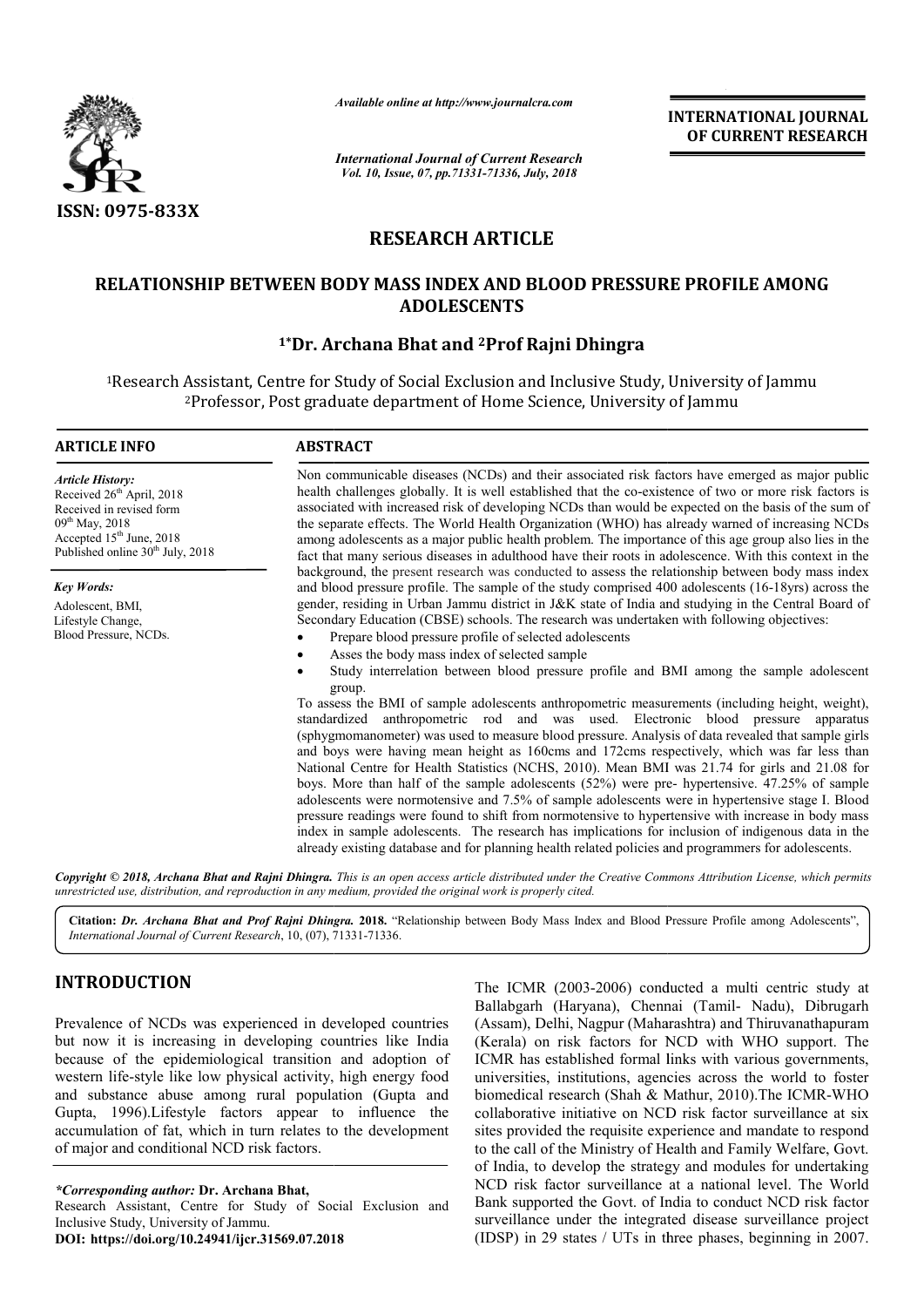In Jan, 2008, the Ministry of Health & Family welfare launched the pilot phase of the National programme for prevention and control of Diabetes, CVD and Stroke in 10 districts of the country, and would eventually cover the entire country (Anand et al., 2007). While many studies on relationship between health status and NCD risk factors have been undertaken at the national and international levels, no study on this aspect has been in Jammu district ( J&K). None of the earlier studies have been conducted among adolescents of Jammu district. This study is expected to provide data regarding the health risks and associated risk factors among adolescents of Jammu and suggest viable solutions for the problems being faced by them. The research is also envisaged to provide requisite data for ICMR –WHO collaborative initiative on NCD risk factor surveillance, to develop the strategy and modules for undertaking NCD risk factor surveillance at Jammu district level.

## **MATERIALS AND METHODS**

The sample of the study comprised 400 adolescents (divided across gender) between age group 16-18yrs and residing in urban Jammu city. Sample adolescents was selected from various CBSE schools of urban areas of Jammu city through multistage sampling. The following criteria were considered for the sample selection. Only respondents from urban areas of Jammu district were selected for the study. Respondents between the age group of 16-18years were included in the sample. Respondents who fall in the SES group (high and middle income) were selected.

#### **Tools used**

- Assessment of body mass index (BMI)
	- Anthropometric measurements including height, weight and BMI (Qutlet index). The calculations were compared with WHO (2010) standard.
- Assessment of blood pressure profile
	- Automated or digital BP sphygmomanometers were easy to use on teens. Once the patient and cuff were positioned properly, the researcher pressed a button on the unit to begin measuring BP with the oscillometric technique. No stethoscope was required and BP and pulse readings were displayed on the unit's screen. Using the correct cuff size is crucial. With proper training on the specific unit and close attention to positioning, fewer operator errors were expected. Since the investigator is a trained physiotherapist, she was able to use the apparatus in the standard manner. Two readings were, however, taken to ensure accuracy in readings. It is recommended that mercury sphygmomanometers remain available as a reference standard for clinical validation of mercury-free bloodpressure measurement devices. The validation of the electronic blood pressure apparatus was constantly undertaken in accordance with this recommendation.

## **RESULTS AND DISCUSSION**

The data collected from sample adolescents (16-18yrs) of Jammu district was analyzed and presented with the help of tables under the following headings:

Anthropometric measurements of the sample group

- Blood pressure profile of the sample group
- Relationship between BMI and Blood pressure profile among the sample group

**Anthropometric measurements of the sample group:** Anthropometry term is derived from Greek word 'anthropos' means human and 'metron' means measure (https://en.wikipedia.org/wiki/Anthropometry#cite\_note-1, retrieved on 28-3-16). Anthropometry involves the systematic measurement of the physical properties of the human body, primarily dimensional descriptors of body size and shape (Ariful et al., 2001). Modification in lifestyles, nutrition, and ethnic composition of populations lead to changes in the distribution of body dimensions, and require regular anthropometric checkups.

Table 1 reveals anthropometric characteristics of sample adolescents and shows their comparison with National Center for Health Statistics (NCHS, 2010). It was evident from the obtained data that the sample (pooled group) adolescent girls and boys were having mean height as 160cms and 172cms respectively, which was less than their standard height as per age (NCHS norms). Even with regard to standard weight, the sample girls and boys were having less weight as per age. The results were found highly significant when analyzed statistically. The mean BMI was 21.74 and 21.08 for girls and boys respectively, which was under normal BMI category (18- 25). Even though BMI was normal, both height and weight among teens was less as per standards resulting in short stature. Figure 1 throws light on BMI percentiles of sample adolescents. It was observed that 15% of girls and 16.5% of sample boys were underweight. Even 18% sample boys and 16% girls were found to be overweight. It was seen that 2.5% sample were girls were obese. No sample boy was found to be obese.

**Blood pressure profile of the sample group:** The importance of hypertension in childhood and adolescence has not been as well documented as in adults. Children with elevated blood pressure can develop target organ damage (Lande et al., 2006), and they are also at increased risk of cardiovascular disease in adulthood (Must et al., 1991). Consequently, detection and management of elevated BP at an early age may be an important means for limiting the disease burden due to hypertension (Mustaq et al., 2012). Table 2 shows blood pressure profile of sample adolescents and prevalence of hypertension among them. It is depicted from the table that more than half of the adolescents (52%) were in prehypertensive category (blood pressure ranging from 120- 139mm Hg for systolic and 80-89mmHg for diastolic).47.25% of sample adolescents from the pooled group were normotensive (blood pressure ranging from <120mmHg for systolic and <80mmHg for diastolic, as per National Nutrition Monitoring Bureau, NNMB). It was also seen that a very small number (0.75%) of sample adolescents were in hypertensive stage I (blood pressure ranging from 140-160mmHg for systolic and 90-99mm Hg for diastolic blood pressure). When analyzed statistically, the results were insignificant with regard to gender.

**Relationship between BMI and Blood pressure profile among the sample group:** The association between measures of body mass and blood pressure has been widely acknowledged, usually with body mass index  $(kg/m<sup>2</sup>)$  as the measure of relative weight (Stamler, 1991).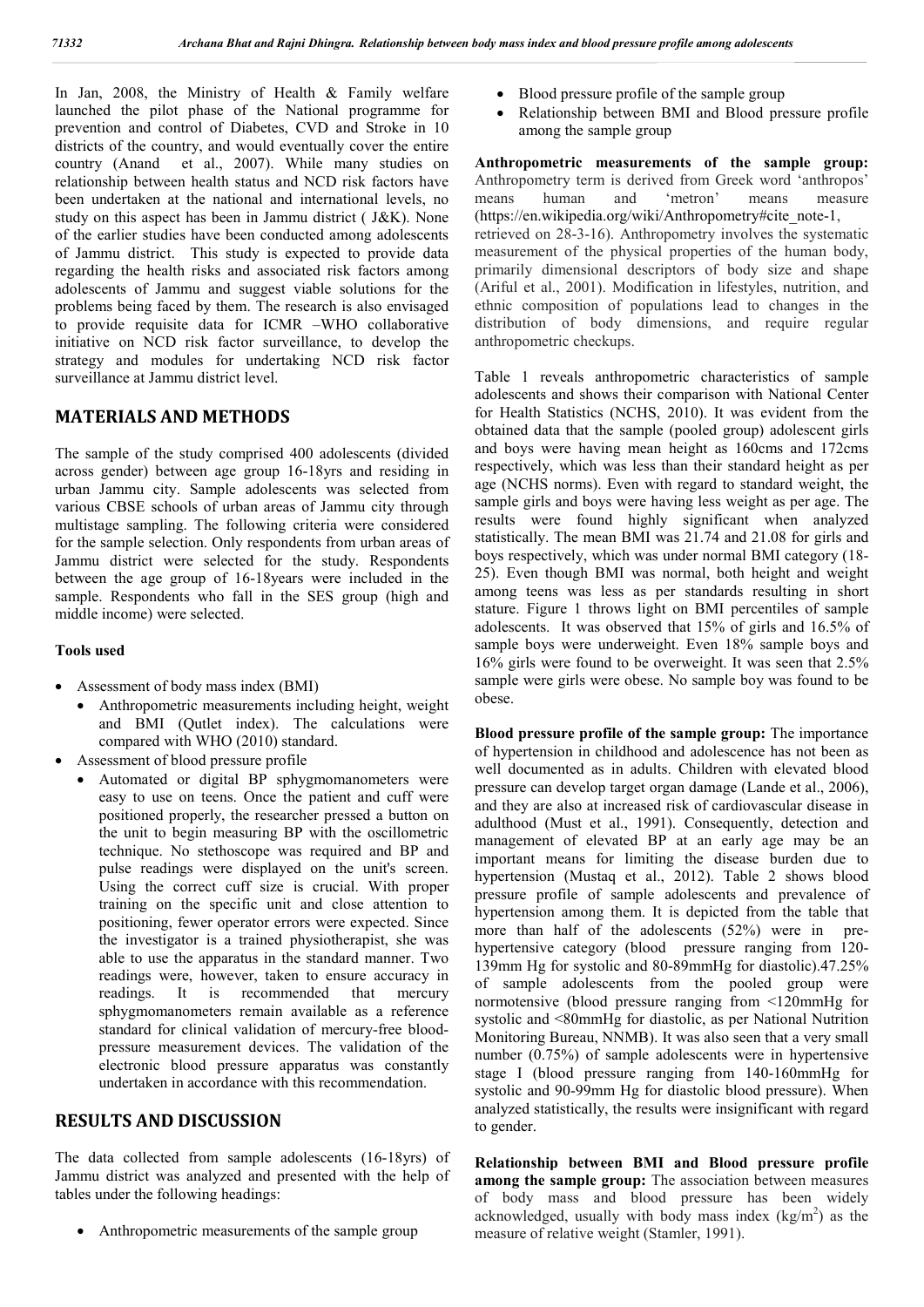### **Table 1. Anthropometric Characteristics of Sample Adolescents**

| Anthropometric Measurements | Pooled group (400)   |                      |  |
|-----------------------------|----------------------|----------------------|--|
|                             | Girls(200)           | Boys(200)            |  |
|                             |                      |                      |  |
|                             | With regard to Std   | With regard to Std   |  |
|                             | values               | values               |  |
|                             | $\bar{x} \pm \sigma$ | $\bar{x} \pm \sigma$ |  |
| Height                      | $160 \pm 8.73$       | $172 \pm 8.00$       |  |
| (NCHS Average Value, 2010)  | $t:259.11**$         | $t:303.45**$         |  |
| G:163cms                    | p: 0.00              | p: 0.00              |  |
| <b>B</b> : 176cms           |                      |                      |  |
| Weight                      | $55.54 \pm 11.70$    | $62 \pm 10.61$       |  |
| (NCHS Average Value)        | $t:60.31**$          | $t:82.97**$          |  |
| G:64kgs                     | p:0.00               | p:0.00               |  |
| B: 74kgs                    |                      |                      |  |
| <b>BMI</b>                  | $21.74 \pm 4.10$     | $21.08 \pm 3.03$     |  |
| (ICMR)                      |                      |                      |  |
| 18-24.9                     |                      |                      |  |

#### **Table 2. Blood Pressure Profile of Sample Adolescents across gender**

| Blood Pressure Profile (NNMB, 2006) | Sample group (400) |            |            |
|-------------------------------------|--------------------|------------|------------|
|                                     | G                  | B          |            |
|                                     | 200                | 200        | 400        |
|                                     | n                  | n          | n          |
| Normotensive                        | 102                | 87         | 189        |
|                                     | (51%)              | $(43.5\%)$ | (47.25%)   |
| Pre-hypertensive                    | 95                 | 113        | 208        |
|                                     | (47.5%)            | $(56.5\%)$ | (52%)      |
| Hypertensive                        |                    |            |            |
| $(\text{stage } 1)$                 | $(1.5\%)$          |            | $(0.75\%)$ |
| Hypertensive                        |                    |            | -          |
| (stage 2)                           |                    |            |            |

Inter gender (7&8): t: 0.95,p: 0.33 for systolic BP and t: 0.15, p:0.88 for diastolic BP

#### **Table 3. Association of BMI and Blood pressure profile among Sample adolescents**

| BMI<br>Pre - Hypertensive<br>Normotensive<br>Hypertensive stage I<br>Girls<br>Girls<br>Underweight<br><b>Boys</b><br>(102) n<br>(95) n<br>(87) n<br>Girls<br>16<br>19<br>13<br><b>Boys</b><br><b>Boys</b><br>(21.83%)<br>$(15.68\%)$<br>$(13.68\%)$<br>(113)<br>(3)<br>(0)<br>n<br>n<br>n<br>62<br>19<br>55<br>Healthy Weight<br>73<br>$\mathbf{0}$<br>$(63.21\%)$<br>$(16.81\%)$<br>$(71.56\%)$<br>$(65.26\%)$<br>$(33.33\%)$<br>$\mathbf{0}$<br>Overweight<br>13<br>71 |  |             |                               |             |          |             |  |  |
|--------------------------------------------------------------------------------------------------------------------------------------------------------------------------------------------------------------------------------------------------------------------------------------------------------------------------------------------------------------------------------------------------------------------------------------------------------------------------|--|-------------|-------------------------------|-------------|----------|-------------|--|--|
|                                                                                                                                                                                                                                                                                                                                                                                                                                                                          |  |             | <b>Blood Pressure Profile</b> |             |          |             |  |  |
|                                                                                                                                                                                                                                                                                                                                                                                                                                                                          |  |             |                               |             |          |             |  |  |
|                                                                                                                                                                                                                                                                                                                                                                                                                                                                          |  |             |                               |             |          |             |  |  |
|                                                                                                                                                                                                                                                                                                                                                                                                                                                                          |  |             |                               |             |          |             |  |  |
|                                                                                                                                                                                                                                                                                                                                                                                                                                                                          |  |             |                               |             |          |             |  |  |
|                                                                                                                                                                                                                                                                                                                                                                                                                                                                          |  |             |                               |             |          |             |  |  |
|                                                                                                                                                                                                                                                                                                                                                                                                                                                                          |  |             |                               |             |          |             |  |  |
|                                                                                                                                                                                                                                                                                                                                                                                                                                                                          |  |             |                               |             |          |             |  |  |
|                                                                                                                                                                                                                                                                                                                                                                                                                                                                          |  |             |                               |             |          |             |  |  |
|                                                                                                                                                                                                                                                                                                                                                                                                                                                                          |  |             |                               |             |          |             |  |  |
|                                                                                                                                                                                                                                                                                                                                                                                                                                                                          |  | $(10.78\%)$ | $(14.94\%)$                   | $(17.89\%)$ | (62.83%) | $(66.66\%)$ |  |  |
| Obese<br>$\theta$<br>23<br>$\theta$<br>$\theta$                                                                                                                                                                                                                                                                                                                                                                                                                          |  |             |                               |             |          |             |  |  |
| $(1.96\%)$<br>(3.15)<br>(20.35%)                                                                                                                                                                                                                                                                                                                                                                                                                                         |  |             |                               |             |          |             |  |  |
| r: 0.06, p:0.49<br>$r/p$ value                                                                                                                                                                                                                                                                                                                                                                                                                                           |  |             |                               |             |          |             |  |  |



**Figure 1. Body Mass Index (percentiles) for Age among Sample Adolescents**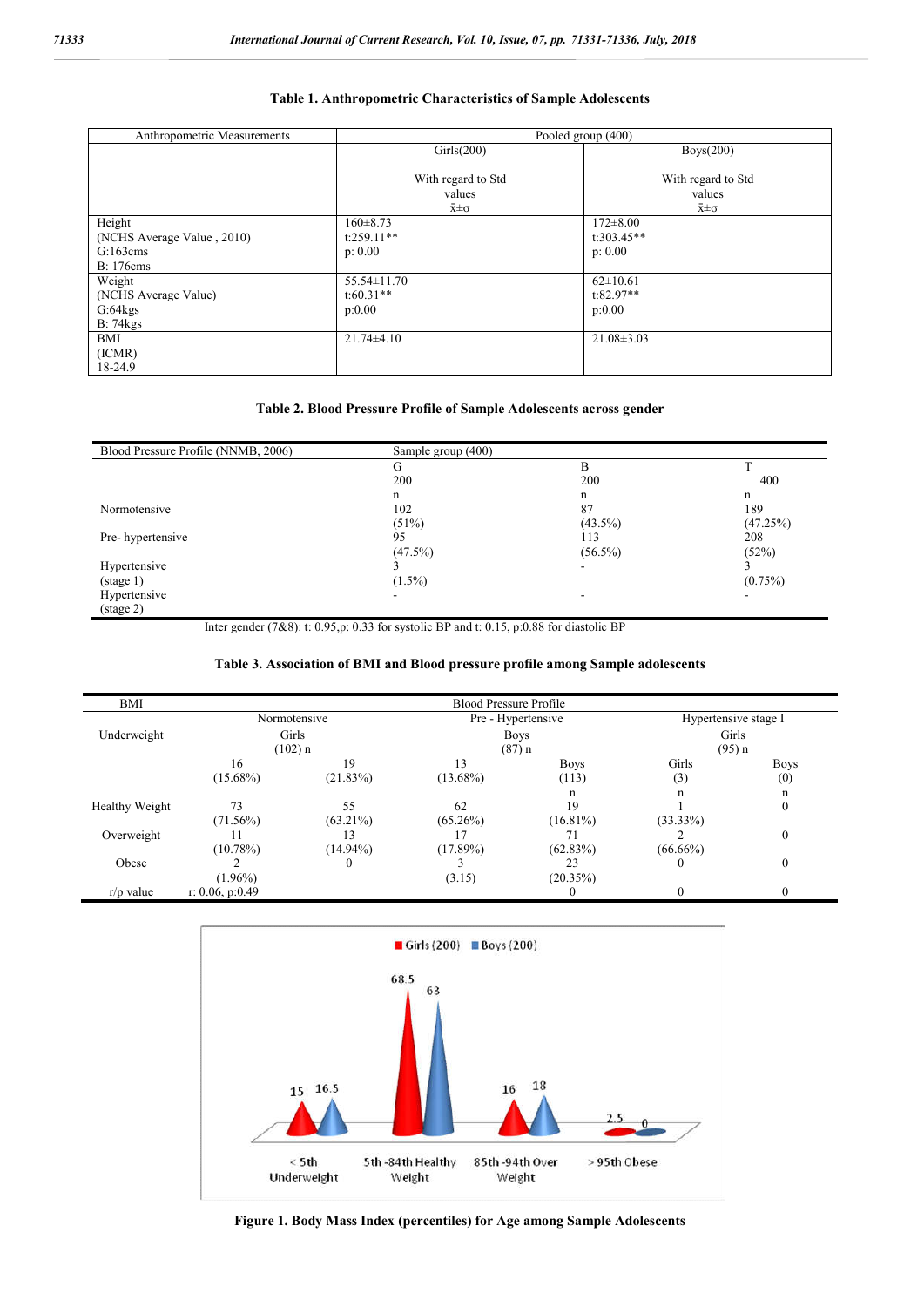The relationship between two, however consistent, is rather modest in magnitude, and large sample sizes are therefore required in order to make estimates with any degree of certainty (Hall, 1994). Due to modernisation, the standard of living continues to rise especially in developing countries. This has led to malnutrition and obesity, which are posing a threat to public. Obesity is perhaps the most established form of malnutrition in developing countries, both among adults and children. Studies have demonstrated that obesity is related to elevated systolic blood pressure (SBP) and diastolic blood pressure (DBP) elevation, dyslipidemia, diabetes, etc (Yusuf et al., 2005). India, in a process of rapid economic development and urbanisation with changing life style factors, has witnessed an increasing trend of hypertension especially among urban population ( Srikanth et al., 2011). It is therefore, significant to study the association between BMI. It was seen in Table 3 that sample teens in all the categories of BMI were more prone to hypertension. Most of teens in healthy weight were having normal BP readings but many were pre hypertensive and hypertensive too. Though statistically correlation between BMI and blood pressure profile was found insignificant which may be attributed to small sample size.

#### **Conclusion**

#### **The major findings of the research are presented below:**

**Anthropometric Characteristics of Sample Adolescents:** Sample adolescent girls and boys were having mean height as 160cms and 172cms respectively, which was far less than their standard height as per age for NCHS norms. Even with regard to standard weight, the sample girls and boys were having less weight as compared to NCHS (2010) norms. The difference was found significant when analyzed statistically for obtained height and weight with standardized norms. The mean BMI was 21.74 and 21.08 for girls and boys respectively, which was in normal BMI category (18-25).

Many studies have revealed similar findings from different regions of India. A study was conducted by Maiti et al. (2011) to ascertain the growth and nutritional status of adolescent school girls in rural area, West Bengal. The results revealed that the weights and heights of sample girls were below those of standard value and mild malnutrition and stunted growth was present in them. Kalhan et al. (2010) assessed the nutritional status of young school girls of Haryana.Their average weight, height were 22.3% and 14.9% of the reference values. The findings of these studies supported the results of present study. The results of the present study are also in line with the study of Goyle (2009) who reported mean weight were only 75-79% and height were 95-96% to standardized norms in adolescents of Jaipur. One of the research studies reported very high prevalence of stunting and thinness among the boys and girls with significant difference in the prevalence of under nutrition in terms of age and sex amongst them (Sen and Mondal, 2010). A low prevalence of stunting has also been reported by Anand et al. (1999). Many studies reported the normal BMI along with stunting ["height for age" value to be less than two standard deviations of the WHO Child Growth Standards median (WHO, 2006)], as found in present research (Saraf et al., 2012; Kapil et al., 2002 and Gupta et al., 1997).

**Body Mass Index (percentiles) for Age percentiles among Sample Adolescents:** Among the sample adolescents of the present research 17.25% were underweight, 65.75% healthy weight, 16% overweight and 1.25% obese. Prevalence of underweight was more than obesity in present sample.

There are a number of studies reporting the occurrence of thinness among youth in India (Medhi et al.,2007; Deshmukh et al., 2006; De Onis et al., 2001). In present research, more females were found in overweight and obese category than their boys counterpart. Similar findings were reported in the study carried out amongst adolescents in selected schools in Port Harcourt where prevalence of overweight was more in females than males 1.5% of adolescents were found to be obese ( Adesina et al., 2012). The prevalence of obesity was 0.8%-3.7% in boys and 0.0-1.9% in girls (Jakimaviciene  $\&$ Tutkuviene, 2007) similar to our findings. Contrary to our findings, many studies reported that there is consistent increase in BMI and adolescents are moving toward overweight and obesity ( Baratta et al., 2006; Hoelscher et al., 2004 ).

**Blood Pressure Profile of Sample Adolescents:** It was evident from the data that more than half of the sample adolescents (52%) were in pre- hypertensive category (blood pressure ranging from 120-139mm Hg for systolic and 80- 89mmHg for diastolic).47.25% of sample adolescents were normotensive (blood pressure ranging from <120mmHg for systolic and <80mmHg for diastolic, as per National Nutrition Monitoring Bureau, NNMB). It was also seen that 0.75% of sample adolescents were found in hypertensive stage 1(blood pressure ranging from 140-160mmHg for systolic and 90- 99mm Hg for diastolic blood pressure). Similar results have been reported in earlier research studies carried out in different parts of the world. Urrutia-Rojas et al. (2006) reported prevalence of essential hypertension during childhood, ranging from 1.2% to 13%. Even though the pre-hypertensive adolescents cannot be considered hypertensive but these subjects are likely to experience the consequences of these alterations during adulthood (Graeter, 2011). A study done by Mushroor et al., 2015 reported high prevalence of pre hypertension in adolescents of Bangladesh and no significant difference was seen across the gender. Charan et al. ( 2011) found prevalence of hypertension in males as 6.74% and females 6.13%. A high rate of hypertension was seen in young females (Koura et al., 2012) and males (Sabra, 2007) in Dammam city. Essa and Shemmy (2015) reported that more than half of sample adolescents were pre hypertensive in their study. Hypertension is the powerful universal contributor to cardiovascular mortality. An elevated BP, labile or fixed, systolic or diastolic, at any age, in either sex, is a contributor to all forms of cardiovascular diseases (Wang et al., 2008; Kannel, 1975).

**Blood pressure profile and selected lifestyle variables:** Most of adolescents were found to be pre-hypertensive irrespective of BMI they had. Statistically correlation between blood pressure profile and BMI was found insignificant. It was further concluded that apart from BMI other risk factors also play important role in determining blood pressure profile of an individual. The present research was undertaken on the premise that BMI of adolescents may be related to their blood pressure readings. Although this correlation was found insignificant among sample adolescents, other results that have been obtained are quite significant especially because no such data is available for this part of the region. A large number of adolescents were found to be showing stunted growth and were also in the pre hypertensive category. These results are alarming and point to a need for undertaking extensive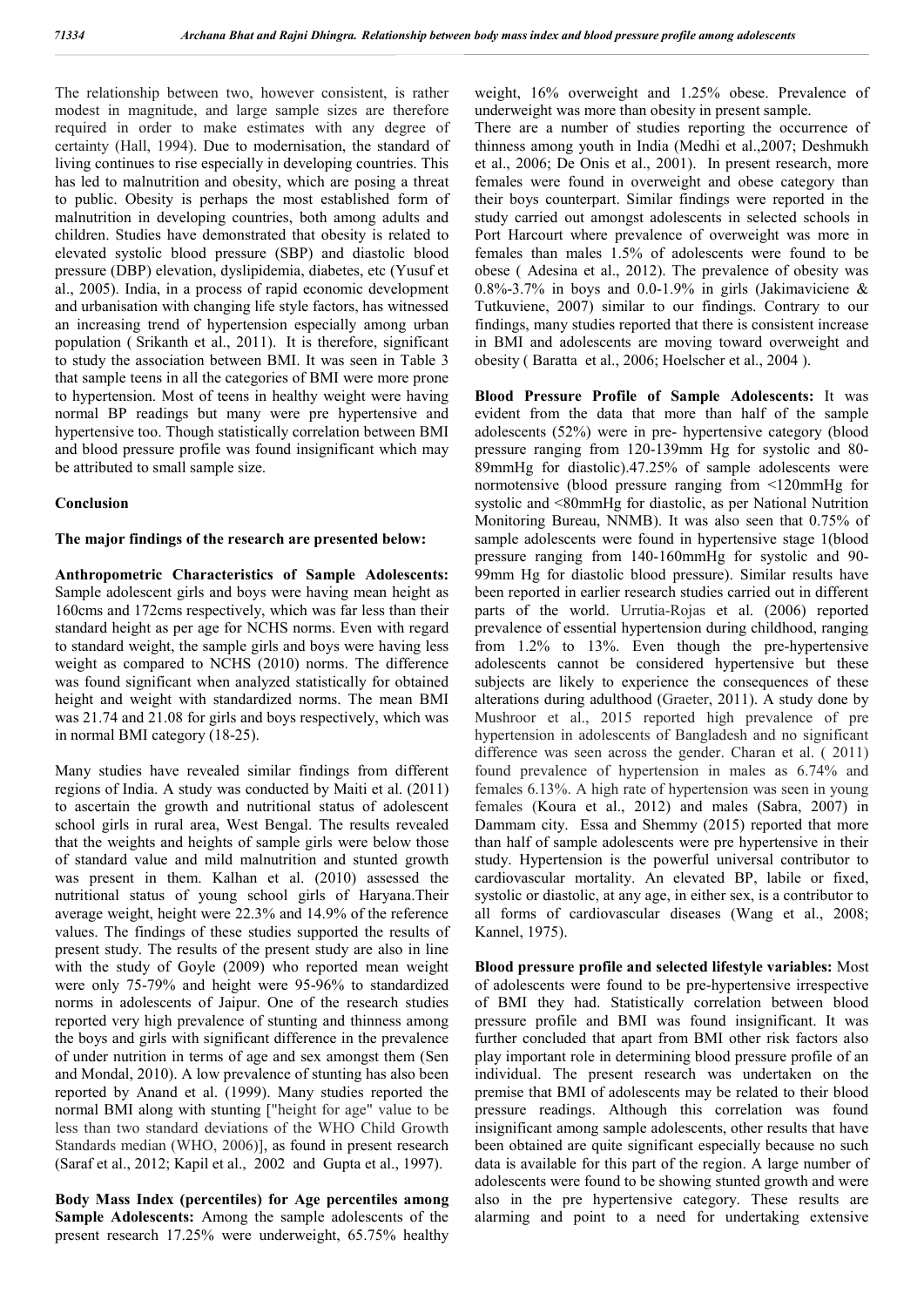research and intervention measures at a larger scale so that appropriate timely corrective action is done.

### **REFERENCES**

- Gupta, R., and Gupta, V.P. 1996. Meta analysis of coronary heart disease prevalence in India. *Indian Heart Journal*, 48, 241-245.
- Shah, B. and Mathur, P. 2010. Surveillance of cardiovascular disease risk factors in India : The need and scope*. Indian Journal of Medical research*, 132, 634 – 642.
- Anand, K., Shah, B., Yadav, K., Singh, R., Mathur, P., Paul, E. and Kapoor, S. K. 2007. Are the urban poor vulnerable to non-communicable diseases? A survey of risk factors for non-communicable diseases in urban slums of Faridabad. *National Medical Journal of India*, *20*(3), 115.
- Ariful, M.D., Islam, M.D., Asadujjaman, M.D., Hussain, M. 2001. Ergonomics consideration for hospital bed design: A case study in Bangladesh". *Journal of Modern Science and Technology*, 1 (1), 30-44.
- Mustaq, M.U., Gull, S., Mustaq, K., Abdullah, H.M., Khursid, U., Shahid, U., Shad, M.A., Akram, J. 2012. Height, weight, and BMI percentiles and nutritional status relative the international growth references among Pakistani school-aged children. *BMC Pediatrics* 2(31), 1-11.
- Landa, M.B., Carson, N.L., Roy, J., Meagher, C.C. Effects of childhood primary hypertension on carotid intima media thickness: a matched controlled study. *Hypertension*, 48  $(1), 40-44.$
- Must, A., Dallal, G.E., Dietz, W.H. 1991. Reference data for obesity: 85th and  $95<sup>th</sup>$  percentiles of body mass index (wt/ht2) and triceps skinfold thickness. *Am J Clin Nutr*; 53(4), 839-46.
- Hall, B. H. 2002. The financing of research and development. *Oxford review of economic policy*, *18*(1), 35- 51.
- Srikanth, J., Kumar, K. J. and Murthy, M. N. 2011. Factors Influencing Obesity Among Urban High School Children In Bangalore City. *The Indian Journal of Nutrition and Dietetics*, *48*(1), 8-17.
- Stamler, J. 1991. Blood pressure and high blood pressure. Aspects of risk. *Hypertension*, *18*(3 Suppl), I95.
- Maiti, S., Ali, K. M., De, D., Bera, T. K., Ghosh, D. and Paul, S. 2011. A comparative study on nutritional status of urban and rural early adolescent school girls of West Bengal, India. *Journal of Nepal Paediatric Society*, *31*(3), 169-174.
- Kalhan, M., Vashisht, B., Kumar, V. and Sharma, S. (2010). Nutritional status of adolescent girls of rural Haryana. *Internet J Epidemiol*, *8*(1).
- Goyle, A. 2009. Nutritional status of girls studying in a government school in Jaipur city as determined by anthropometry. *Anthropologist*, *11*(3), 225-227.
- Sen, J., Roy, A. and Mondal, N. (2010). Association of maternal nutritional status, body composition and socioeconomic variables with low birth weight in India. *Journal of tropical pediatrics*, *56*(4), 254-259.
- Anand, K., Kant, S. and Kapoor, S. K. 1999. Nutritional status of adolescent school children in rural north India. *Indian pediatrics*, *36*, 810-816.
- Saraf, D. S., Nongkynrih, B., Pandav, C. S., Gupta, S. K., Shah, B., Kapoor, S. K. and Krishnan, A. 2012. A systematic review of school-based interventions to prevent risk factors associated with noncommunicable diseases. *Asia-Pacific journal of public health*, 10.
- Kapil, U. and Bhavna, A. 2002. Adverse effects of poor micronutrient status during childhood and adolescence. *Nutrition reviews*, *60*(s5), S84-S90.
- Gupta, S., Pablo, A. M., c Jiang, X., Wang, N., Tall, A. R. and Schindler, C. 1997. IFN-gamma potentiates atherosclerosis in ApoE knock-out mice. *Journal of Clinical Investigation*, *99*(11), 2752.
- World Health Organization. 2006. *WHO child growth standards: length/height for age, weight-for-age, weightfor-length, weight-for-height and body mass index-for-age, methods and development*. World Health Organization.
- Medhi, G. K., Hazarika, N. C. and Mahanta, J. 2007. Nutritional status of adolescents among tea garden workers. *The Indian Journal of Pediatrics*, *74*(4), 343-347.
- Deshmukh, P. R., Gupta, S. S., Bharambe, M. S., Dongre, A. R., Maliye, C., Kaur, S. and Garg, B. S. 2006. Nutritional status of adolescents in rural Wardha. *Indian Journal of Pediatrics*, *73*(2), 139-141.
- De Onis, M., Dasgupta, P., Saha, S., Sengupta, D. and Blössner, M. 2001. The National Center for Health Statistics reference and the growth of Indian adolescent boys. *The American journal of clinical nutrition*, *74*(2), 248-253.
- Adesina, A. F., Peterside, O., Anochie, I. and Akani, N. A. 2012. Weight status of adolescents in secondary schools in port Harcourt using Body Mass Index (BMI). *Italian journal of pediatrics*, *38*(1), 31.
- Jakimaviciene, E. M. and Tutkuviene, J. 2007. Trends in body mass index, prevalence of overweight and obesity in preschool Lithuanian children, 1986–2006. *Collegium antropologicum*, *31*(1), 79-88.
- Baratta, R., Degano, C., Leonardi, D., Vigneri, R. and Frittitta, L. 2006. High prevalence of overweight and obesity in 11– 15-year-old children from Sicily. *Nutrition, metabolism and cardiovascular diseases*, *16*(4), 249-255.
- Hoelscher, D. M., Day, R. S., Lee, E. S., Frankowski, R. F., Kelder, S. H., Ward, J. L. and Scheurer, M. E. 2004. Measuring the prevalence of overweight in Texas schoolchildren. *American journal of public health*, *94*(6), 1002-1008.
- Urrutia-Rojas, X., Egbuchunam, C. U., Bae, S., Menchaca, J., Bayona, M., Rivers, P. A. and Singh, K. P. 2006. High blood pressure in school children: prevalence and risk factors. *BMC pediatrics*, *6*(1), 32.
- Graeter, M. 2011. The relationship between dietary selfmonitoring and blood pressure changes in adolescents with pre-hypertension or hypertension participating in a nutrition intervention emphasizing the DASH diet (Doctoral dissertation, University of Cincinnati).
- Sabra, A. A., Taha, A. Z., Al-Sebiany, A. M., Al-Kurashi, N. Y. and Al-Zubier, A. G. 2007. Coronary heart disease risk factors: prevalence and behavior among male university students in Dammam City, Saudi Arabia. *J Egypt Public Health Assoc*, *82*(1-2), 21-42.
- Koura, M. R., Al-Dabal, B. K., Rasheed, P., Al-Sowielem, L. S. and Makki, S. M. 2012. Prehypertension among young adult females in Dammam, Saudi Arabia/Prehypertension chez des jeunes femmes a Dammam (Arabie saoudite). *Eastern Mediterranean Health Journal*, *18*(7), 728.
- Essa, H. A. E. E. and El-Shemy, M. B. A. 2015. Prevalence of lifestyle associated risk factors for non-communicable diseases and its effect on quality of life among nursing students, faculty of nursing, Tanta University. *International Journal*, *3*(5), 429-446.